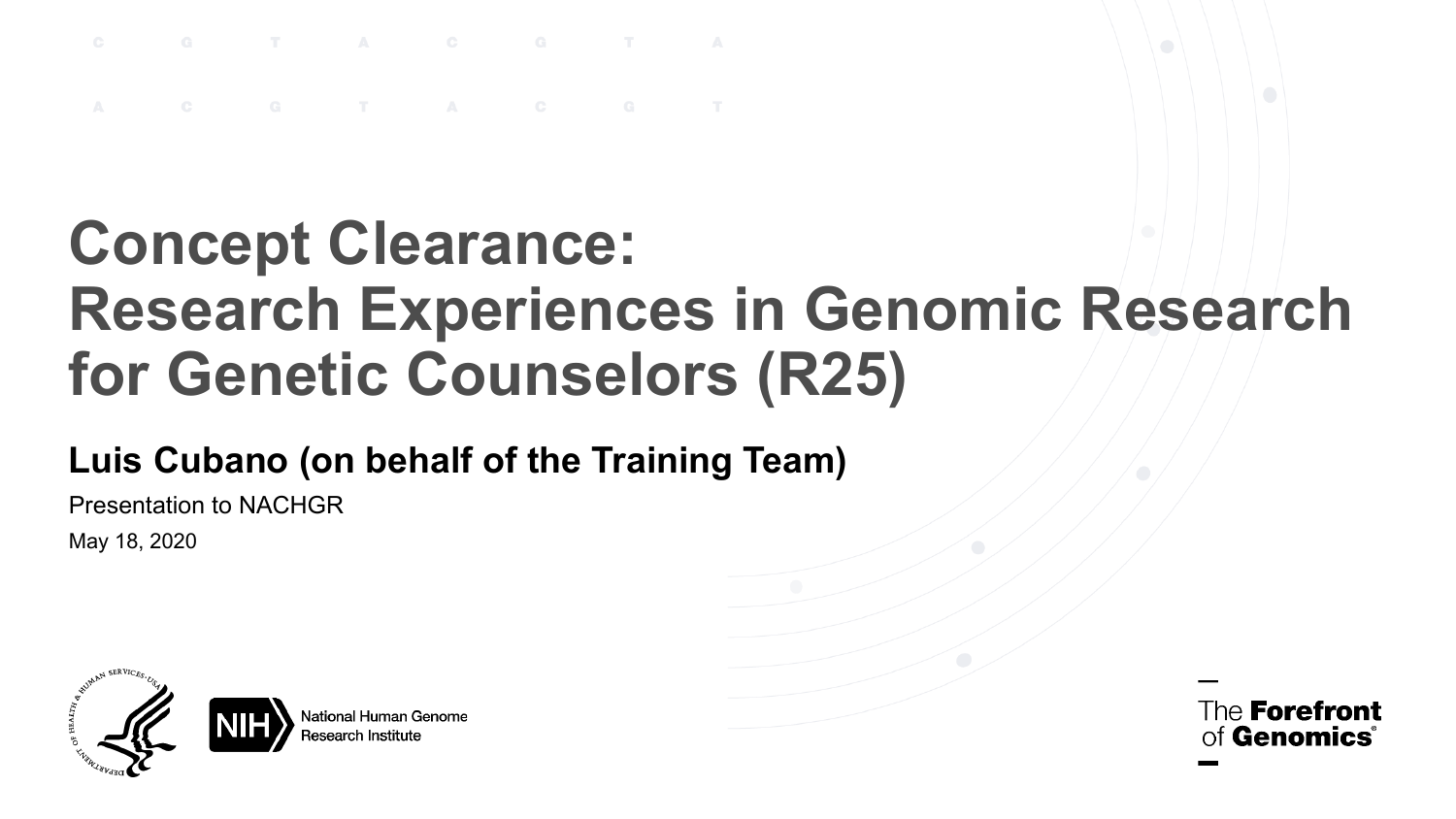# **Background**

- Responds to the NHGRI's Training and Education recommendation to "Expand opportunities for indiv out their training to be effective genomic researchers
	- Presentation can be seen in YouTube
- These concepts develop the research workforce th education of individuals.
- Proactive approach as both genetic counselors and demand for activities other than genomic research.
- Attend the need to attract these individuals early in
- Master's level scientists such as genetic counselor limited opportunities to obtain research education.

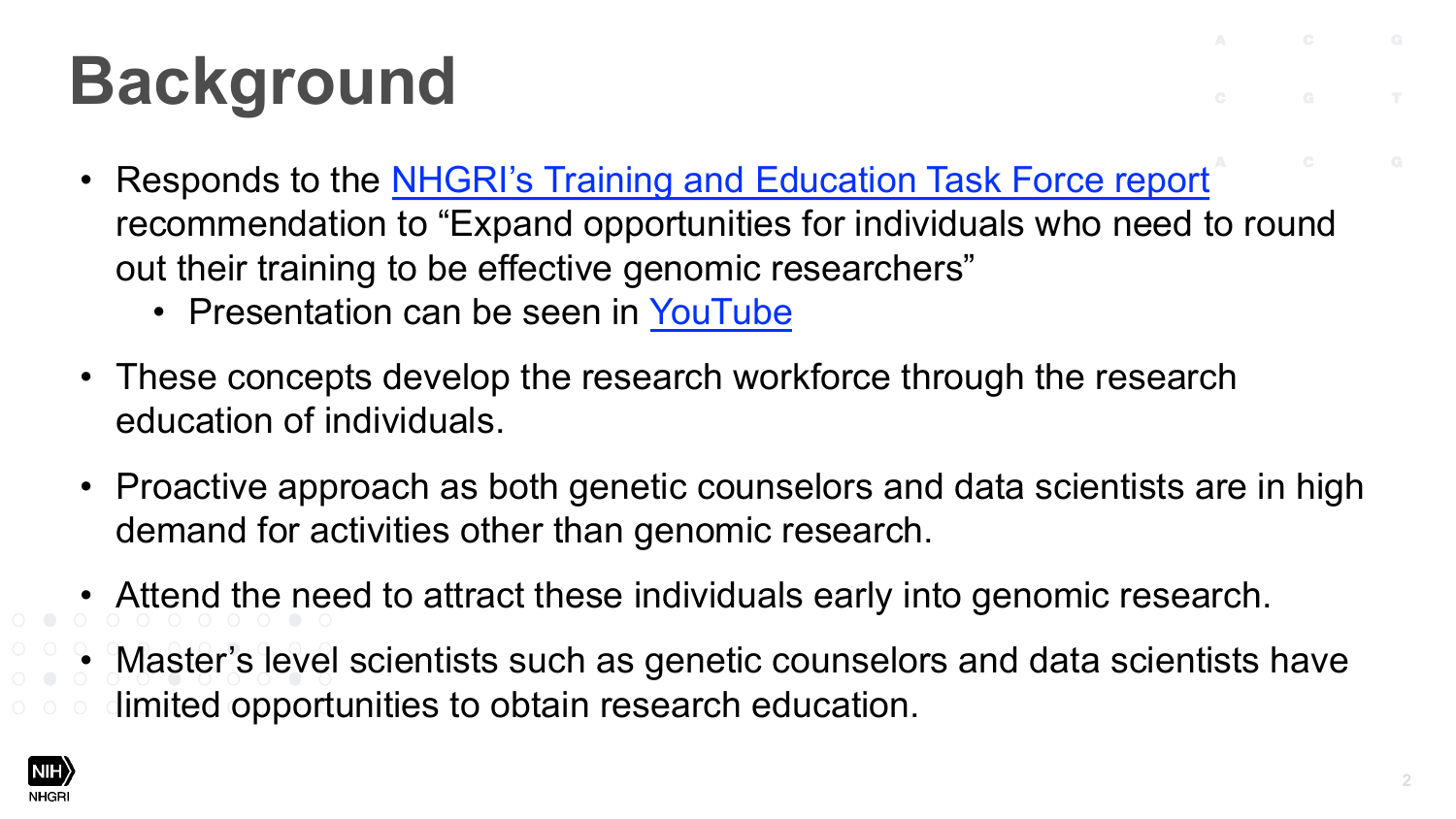### **Program Announcement: Research Experiences in Genomic Research for Genetic Counselors**

- **Why?**
	- Genetic counselors are increasingly working as core members of genomic research teams, but they have limited opportunities to gain the research workforce skills
	- Goal is to increase genetic counselors' involvement in genomics research
- **Eligibility**
	- Domestic institutions that will create a research education program
	- Individuals to be appointed: Genetic Counselors with a master's degree
	- Genetic Counselors without significant prior experience in genomic research
		- Genetic Counselors not currently supported by research grants

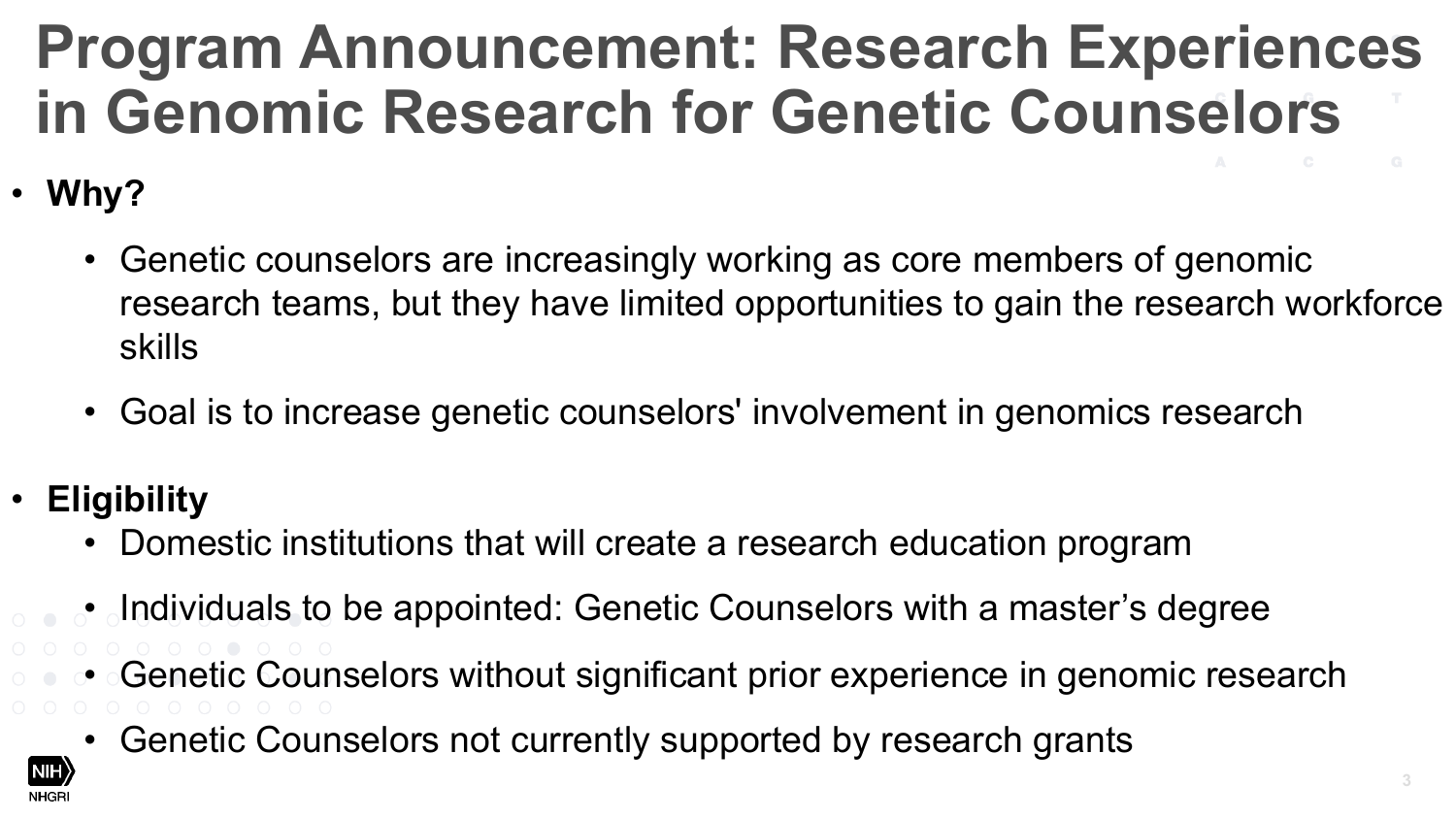#### **Program Announcement: Research Experiences in Genomic Research for Genetic Counselors**

- **Mechanism of Support:** R25 Research Education Program
	- Personnel Costs
	- Participant Costs
	- Other program-related expenses: Consultant costs, equipment, supplies, travel.
	- Indirect Costs are reimbursed at 8%
- **Role of Participants in Research Projects**
	- Will support participation in the generation, analysis and dissemination of research data
- **Examples of research topics**
	- Risk management behaviors and diagnoses
	- Factors considered when making decisions to participate in gene therapy
	- Reproductive genetics
	- Variant interpretation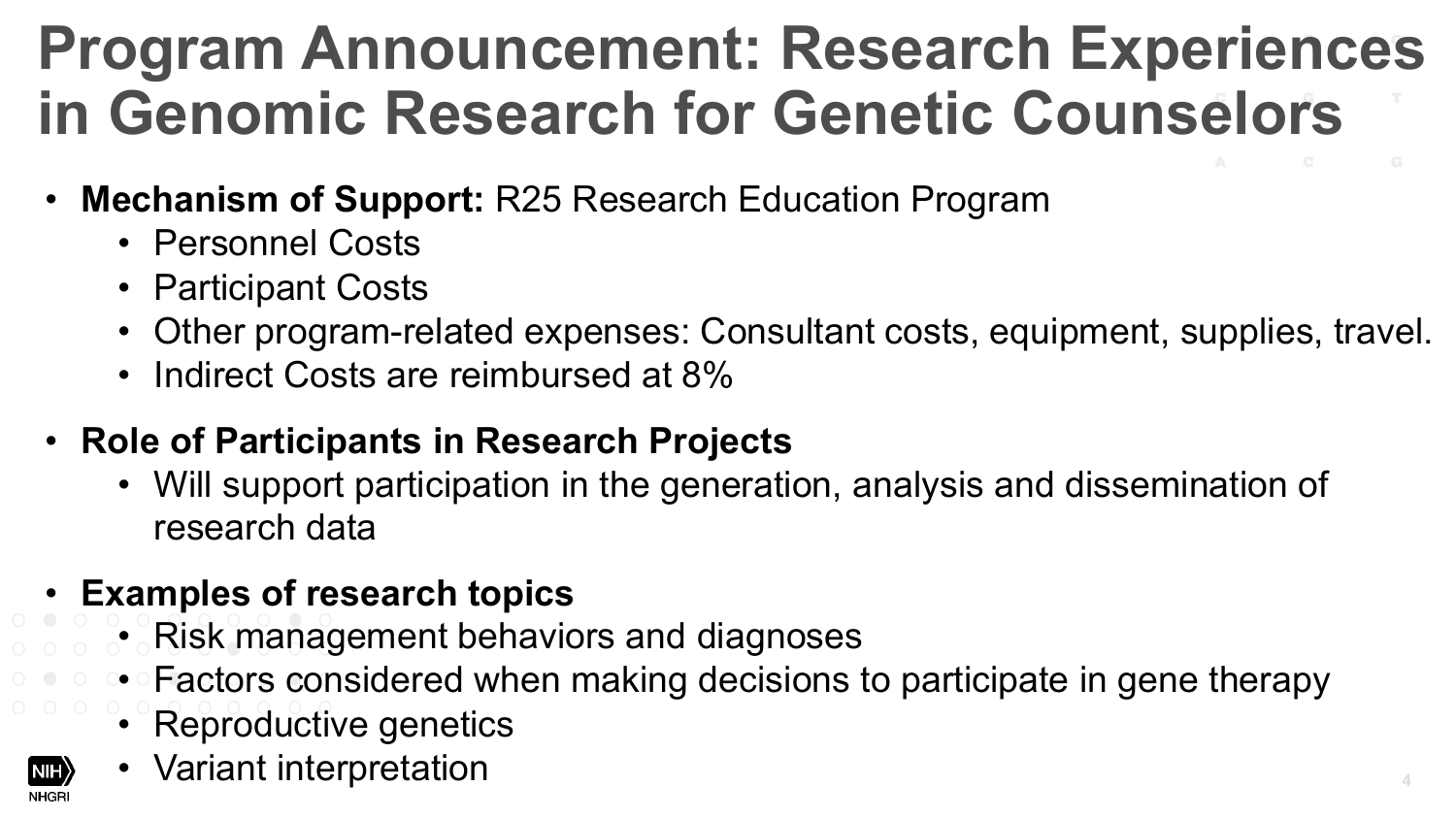## **Budget**

- **Award Budget:** Limited to \$225,000 total costs per year, which includes 8% in F&A, to support at least two participants
- **Effort:** Participants will be required to devote a minimum of 6 person-months (50% of full-time professional effort)
- **Length of support for participants:** From 6 months up to 24 months
- **Award Project Period:** The institution can request up to 5 years of support for the research education program